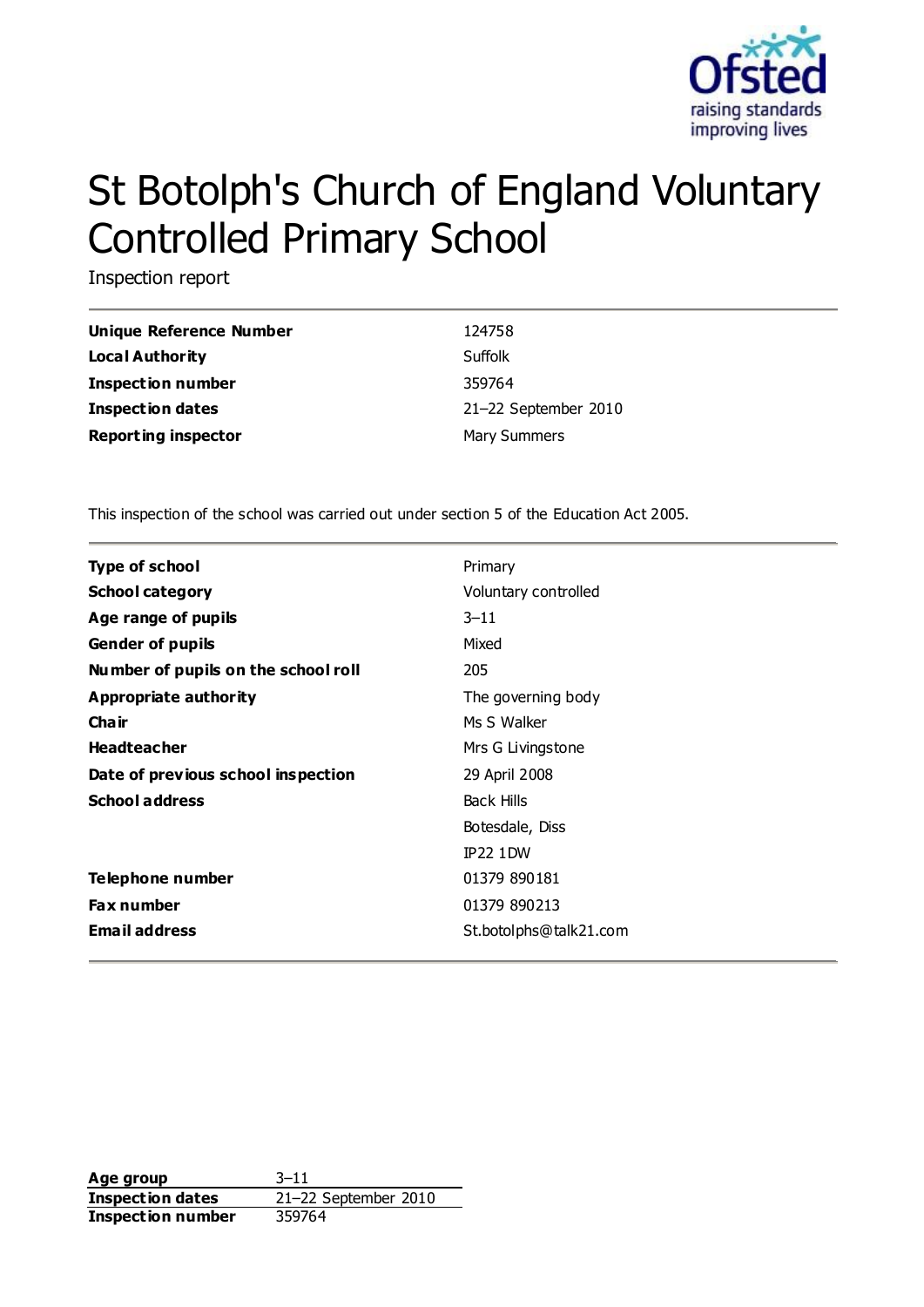The Office for Standards in Education, Children's Services and Skills (Ofsted) regulates and inspects to achieve excellence in the care of children and young people, and in education and skills for learners of all ages. It regulates and inspects childcare and children's social care, and inspects the Children and Family Court Advisory Support Service (Cafcass), schools, colleges, initial teacher training, work-based learning and skills training, adult and community learning, and education and training in prisons and other secure establishments. It assesses council children's services, and inspects services for looked after children, safeguarding and child protection.

Further copies of this report are obtainable from the school. Under the Education Act 2005, the school must provide a copy of this report free of charge to certain categories of people. A charge not exceeding the full cost of reproduction may be made for any other copies supplied.

If you would like a copy of this document in a different format, such as large print or Braille, please telephone 0300 1234 234, or email **[enquiries@ofsted.gov.uk](mailto:enquiries@ofsted.gov.uk)**.

You may copy all or parts of this document for non-commercial educational purposes, as long as you give details of the source and date of publication and do not alter the documentation in any way.

To receive regular email alerts about new publications, including survey reports and school inspection reports, please visit our website and go to 'Subscribe'.

Royal Exchange Buildings St Ann's Square Manchester M2 7LA T: 0300 1234 234 Textphone: 0161 618 8524 E: **[enquiries@ofsted.gov.uk](mailto:enquiries@ofsted.gov.uk)**

W: **[www.ofsted.gov.uk](http://www.ofsted.gov.uk/)**

© Crown copyright 2010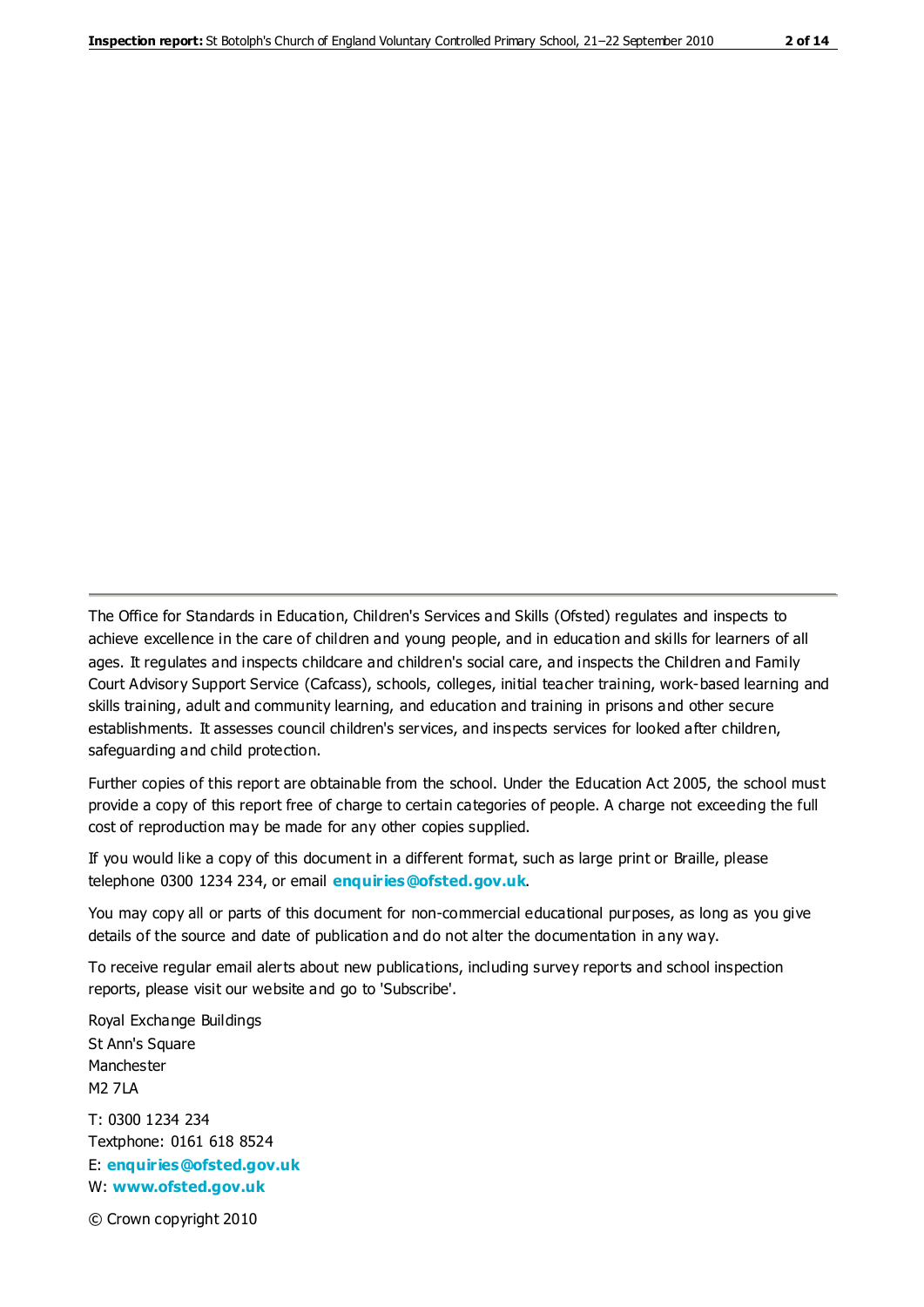# **Introduction**

This inspection was carried out by three additional inspectors. They saw nine teachers and 16 lessons. Meetings were held with groups of pupils, members of staff and governors. Inspectors observed the school's work, and looked at curriculum and lesson plans, a range of school policies and records, and the 64 questionnaires returned by parents and carers.

The inspection team reviewed many aspects of the school's work. It looked in detail at the following:

- $\blacksquare$  how well boys achieve in writing
- $\blacksquare$  the extent of pupils' independence and involvement in their own learning
- $\blacksquare$  the rigour and effectiveness of the systems by which the school judges its own performance.

# **Information about the school**

Most of the pupils who attend this average-sized primary school come from the immediate locality although a few travel from further afield. Most are from White British backgrounds with a very small minority coming from minority ethnic families. Although relatively few pupils come from homes where English is not the first language, those who do are at the early stages of learning English as an additional language. The number of pupils known to be eligible for free school meals is low. Fewer pupils than average are identified as having special educational needs and/or disabilities. Many of those pupils identified have moderate learning difficulties. The headteacher is new since the last inspection.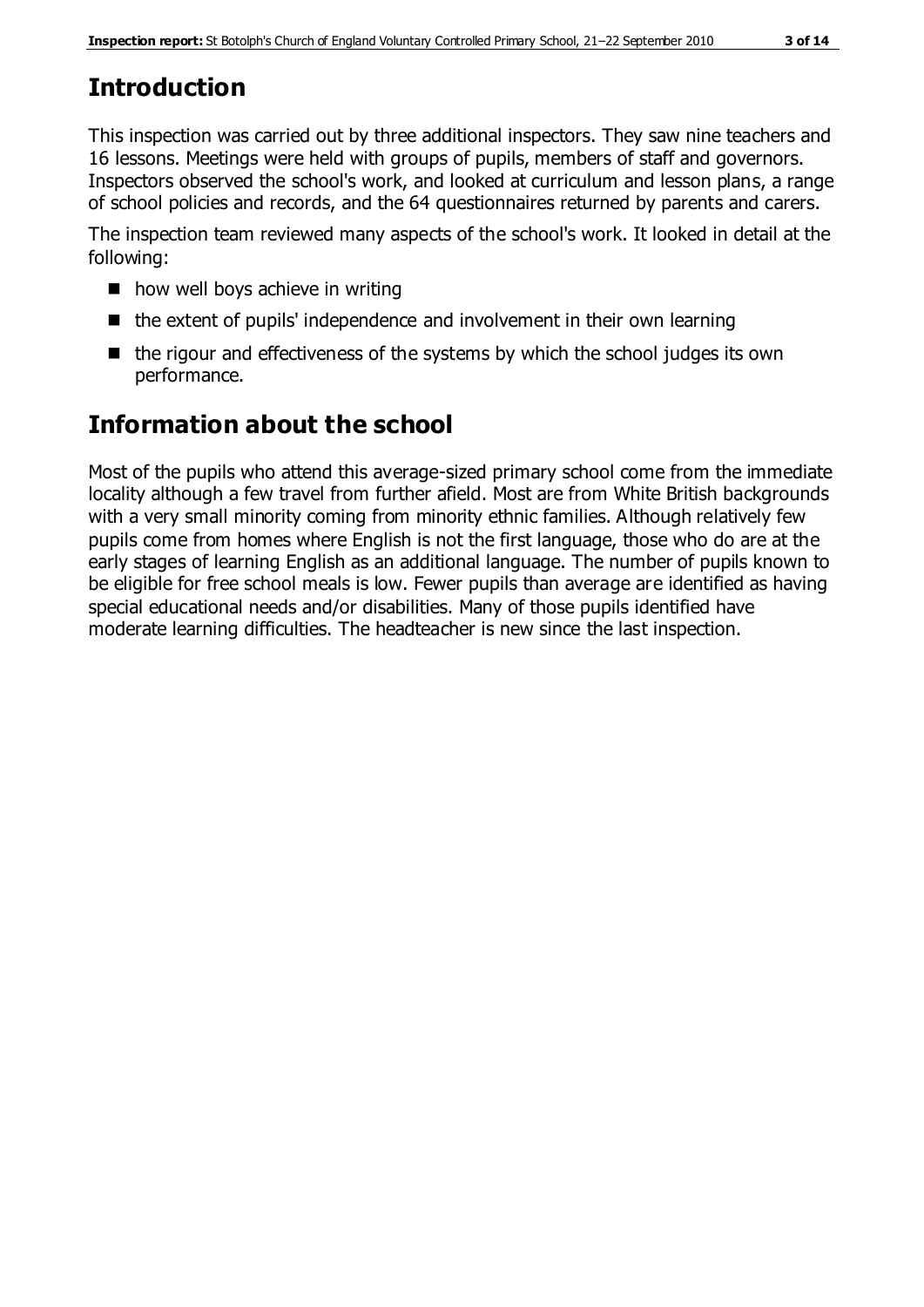# **Inspection judgements**

| Overall effectiveness: how good is the school?  |  |
|-------------------------------------------------|--|
| The school's capacity for sustained improvement |  |

## **Main findings**

This is a satisfactory school that promotes pupils' personal development well. Pastoral care is strong. Staff are vigilant in ensuring pupils' safety and offering support to those who have significant problems or disabilities. Pupils are well behaved in class and around the school. They understand and respond well to the school's high expectations for their behaviour. Pupils feel safe and they have a clear understanding of what to do if bullying occurs, but they say this happens rarely.

Pupils' achievement is satisfactory. Pupils leave the school at the end of Year 6 with broadly average attainment. Progress is satisfactory although it is often good in Years 4, 5 and 6 where the teaching is good and sometimes outstanding. Pupils' attainment and progress in mathematics are improving because of recent initiatives to improve teaching methods and the mathematics curriculum. Teachers throughout the school have good relationships with pupils, which help them to manage behaviour effectively. Learning intentions are usually clear and pupils know what they have to do to succeed in lessons. In Years 4 to 6, teaching is exciting and stimulates pupils to work hard and do their best. In some lessons in other year groups, however, activities do not provide enough challenge for all pupils and teaching styles are too narrow to engage their interest and motivation. Opportunities are sometimes missed to explore pupils' thinking and extend their understanding through careful questioning.

The school has rightly identified the need to improve pupils' writing skills. They realise that there have not been enough opportunities for pupils to work independently and write at length. Boys do not always reach as high levels as girls and are less well motivated to write at length. Sometimes the subject matter and activities do not motivate boys to work hard enough and do their best. Year 5 and 6 teachers plan extremely well to ensure that pupils have a range of good opportunities to extend their writing skills in other subjects but this is at the early stages of development in other classes. Some pupils are aware of their individual targets in writing and this motivates them to work harder but this is not consistent across the school.

Senior leaders have a satisfactory view of the school's strengths and weaknesses. Improvement plans in mathematics have been successful, because of the strong leadership of the mathematics coordinator and support from outside agencies. However, teaching remains broadly satisfactory because monitoring systems are not used rigorously enough to identify and tackle weaknesses. Examples of good and outstanding teaching are not shared well enough amongst the whole staff. Nonetheless, since the last inspection, pupils' achievement has shown satisfactory improvement. Computers are being used more effectively by pupils to support their learning. Parents and carers report that the atmosphere in school has improved and that they are now better informed about how to help their children at home. One wrote, 'The parent forums and presentations have meant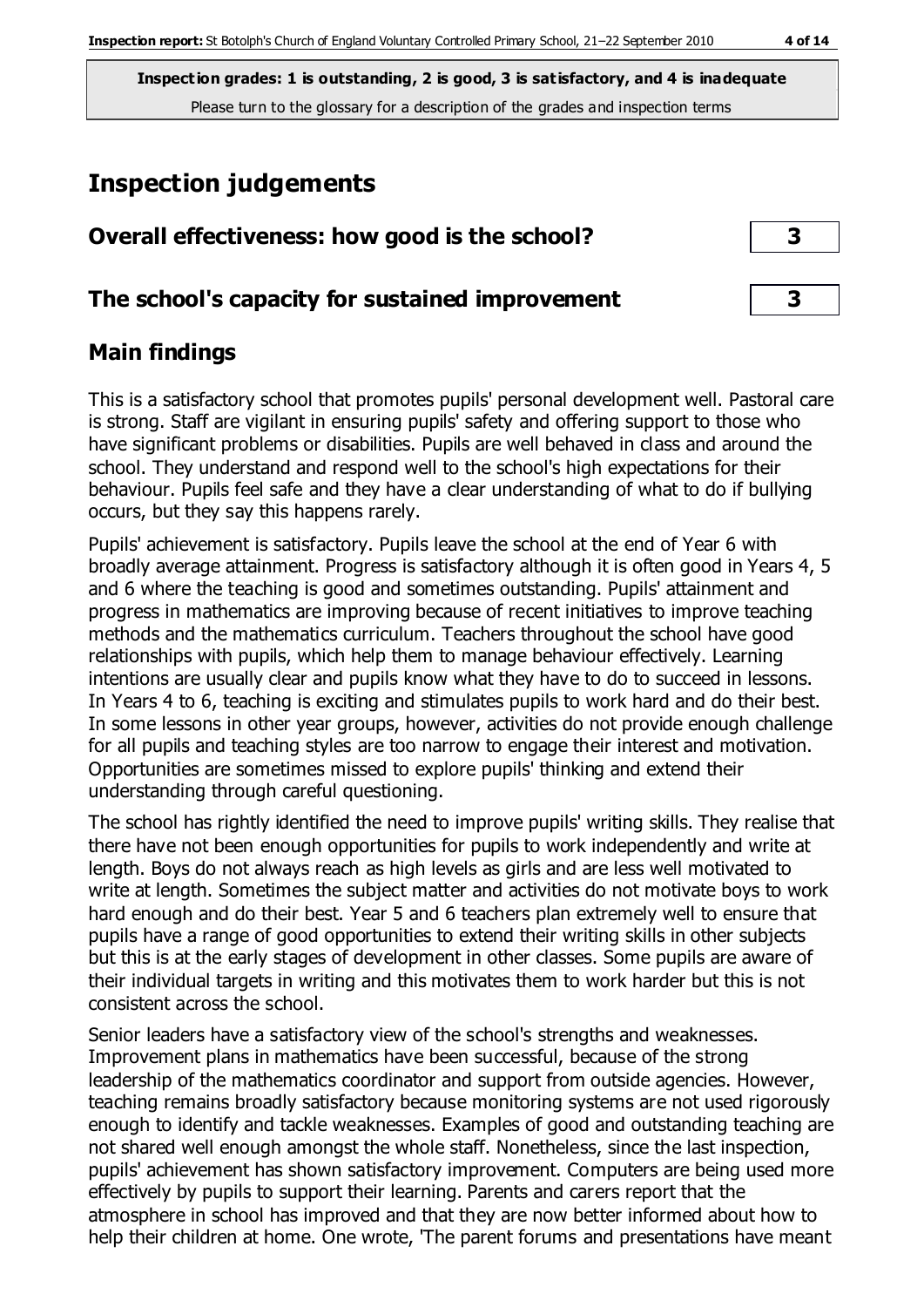that I am fully aware of teaching methods in maths and how to help my child with homework.' Overall, the school shows a satisfactory capacity to continue to improve.

## **What does the school need to do to improve further?**

- $\blacksquare$  Improve pupils' attainment in writing by:
	- motivating boys more effectively by providing subject matter and activities that engage their interest
	- $-$  extending opportunities provided through the curriculum for pupils to practise and refine their writing skills especially in years 1 to 4
	- $-$  ensuring that pupils know their individual targets for improvement and what they need to do to achieve these
	- providing more opportunities for pupils to work independently and write at length
	- $-$  (by the end of the summer term 2011)
- **n** improve teaching and learning by:
	- improving the use of questions to explore pupils' thinking and extend their understanding
	- $-$  ensuring that activities provide suitable challenge for all groups of pupils
	- ensuring that all teachers use a range of teaching styles to engage pupils' interest and motivation
	- $-$  (by the end of the spring term 2011)
- $\blacksquare$  strengthen leaders' impact on teaching and learning by:
	- monitoring teaching more rigorously and regularly, providing clear points for improvement and reviewing subsequent progress towards these
	- sharing good practice throughout the school.
	- $-$  (by the end of the autumn term 2010)
- About 40% of the schools whose overall effectiveness is judged satisfactory may receive a monitoring visit by an Ofsted inspector before their next section 5 inspection.

## **Outcomes for individuals and groups of pupils 3**

Children's skills vary considerably when they start in the Nursery but, overall, are typical for their age. Pupils make satisfactory progress in the Early Years Foundation Stage and in Years 1 to 3. They make good and sometimes outstanding progress in Years 4, 5 and 6 because of the high quality of teaching that they receive. Progress in mathematics is improving and is seen in the higher results in tests and assessments this year. Pupils are usually keen to learn, and the vast majority apply themselves well in lessons. When given the opportunity to do so, they show a good deal of independence in their learning, for example when they used computers to access and develop their own web pages. However, such independent learning is less evident in their writing. Pupils also work well in pairs and small groups. In a literacy lesson in Year 4, for example, pupils worked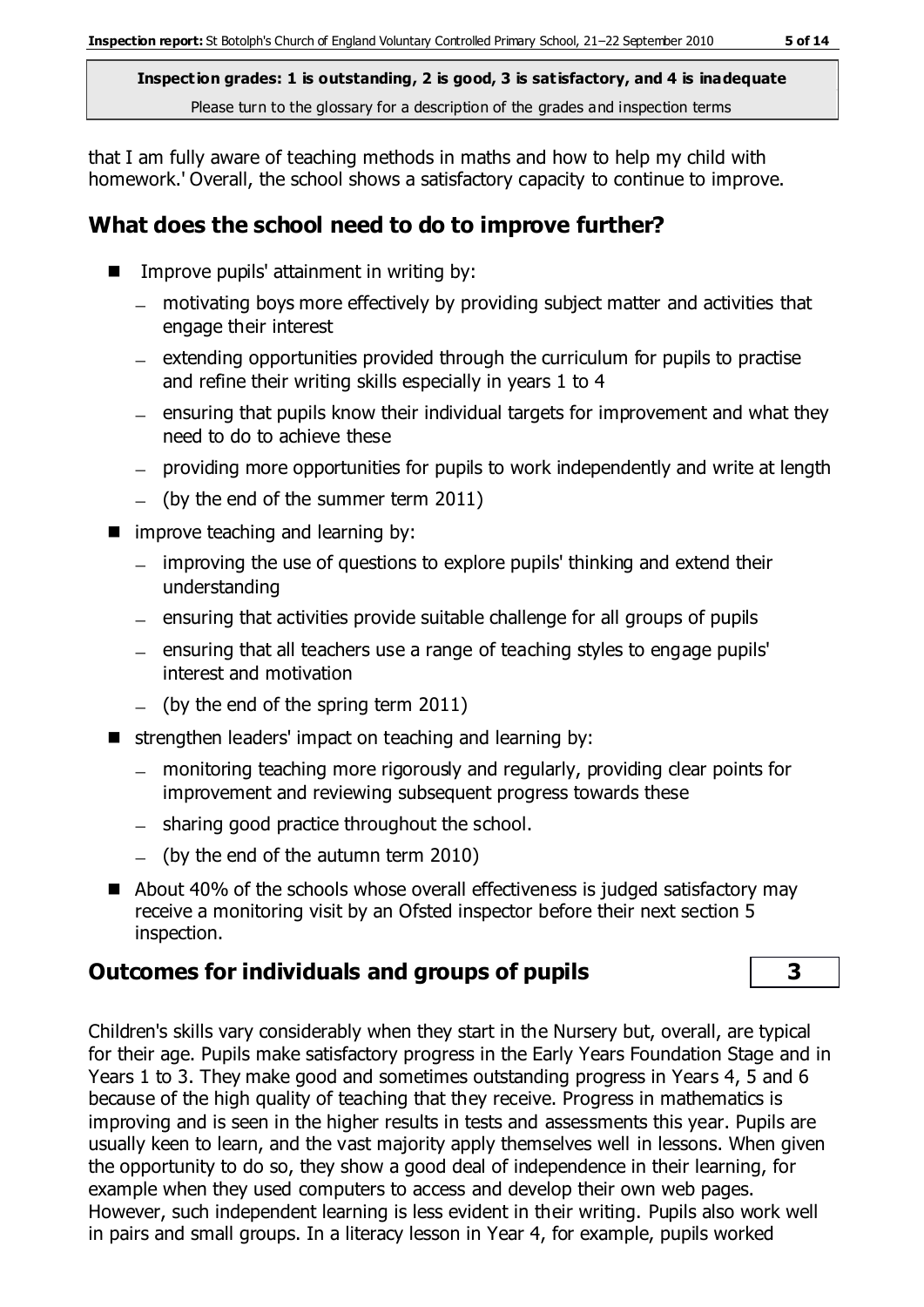together to develop a character in a story about George, a workhouse boy during Victorian times. They shared their opinions thoughtfully and listened to one another's points of view. With the teacher's expert questioning, they were able to refine their notes to provide a really exciting opening to their story. Pupils with moderate learning difficulties make satisfactory progress in lessons. Sometimes, when teachers have provided teaching assistants with clear expectations of pupils' targets, progress is good. Pupils who are learning English as an additional language progress satisfactorily, often encouraged by helpful support from teaching assistants.

The school is currently working to gain Healthy Schools status and this has helped pupils understand the importance of healthy lifestyles, which most adopt. Regular physical education lessons and good participation in after-school sport help to increase their fitness levels. Pupils make a good contribution to their own school community through their work as school councillors and playground leaders. They play an active role in the local community, presenting concerts and assemblies for parents, carers and friends. Pupils have a keen sense of right and wrong and a good understanding of different faiths and cultures. The large majority of them enjoy school, as their good attendance shows.

| Pupils' achievement and the extent to which they enjoy their learning                                                     | 3              |
|---------------------------------------------------------------------------------------------------------------------------|----------------|
| Taking into account:<br>Pupils' attainment <sup>1</sup>                                                                   | 3              |
| The quality of pupils' learning and their progress                                                                        | 3              |
| The quality of learning for pupils with special educational needs and/or disabilities<br>and their progress               | 3              |
| The extent to which pupils feel safe                                                                                      | $\overline{2}$ |
| Pupils' behaviour                                                                                                         | 2              |
| The extent to which pupils adopt healthy lifestyles                                                                       | 2              |
| The extent to which pupils contribute to the school and wider community                                                   | $\mathbf{2}$   |
| The extent to which pupils develop workplace and other skills that will contribute to<br>their future economic well-being | 3              |
| Taking into account:<br>Pupils' attendance <sup>1</sup>                                                                   | 2              |
| The extent of pupils' spiritual, moral, social and cultural development                                                   |                |

These are the grades for pupils' outcomes

<sup>1</sup> The grades for attainment and attendance are: 1 is high; 2 is above average; 3 is broadly average; and 4 is low

## **How effective is the provision?**

The curriculum provides a satisfactory range of experiences to make learning enjoyable for pupils. It contributes especially well to the development of their personal and social skills.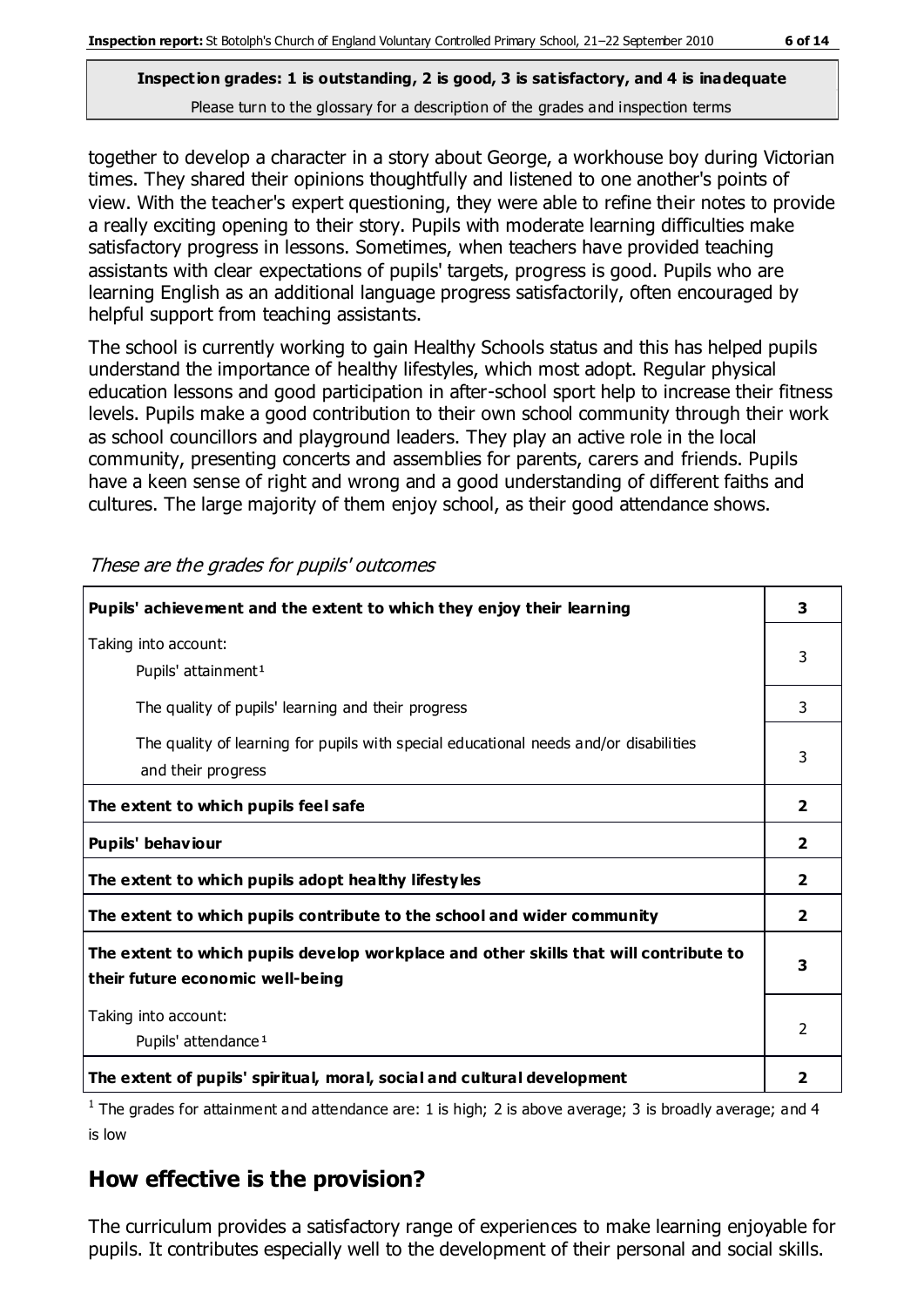Pupils particularly appreciate the wide range of clubs and activities on offer after school, especially those that involve sport and music. Information and communication technology (ICT) is used well to support pupils' learning in other subjects. Pupils learned about the work of the artist Georges Seurat, when they experimented with the brush tool in a paint program during an ICT lesson. However, writing skills are not further developed or extended enough in other subjects.

Although teaching remains satisfactory overall, there are clear signs that it has improved in mathematics and this has had a significant impact on pupils' learning and progress. Teachers are developing their use of interactive whiteboards as a tool to make lessons more stimulating and to explain and illustrate teaching points. Teachers question pupils well to assess their learning but do not always build on this to extend their thinking and understanding. Pupils' learning is sometimes hindered when tasks are too easy and fail to challenge them sufficiently. They occasionally lose concentration and become restless when teaching lacks variety and involves them listening to the teacher for long periods of time.

Pupils receive good levels of support and advice which make them feel very comfortable about school. Staff are active in finding out how best to support pupils with significant medical or learning problems so they are able to play a full part in school life. Pupils in the early stages of learning English are supported appropriately; a bilingual support assistant has proved useful in helping new pupils, whose first language is Russian, settle into school effectively. Pupils are well supervised at break and lunchtimes and equipment is checked carefully to ensure its safety. Effective systems are in place to ensure smooth transfer to secondary school. Good links with other local primary schools help pupils to get to know each other before they transfer. A small minority of pupils say they would like further information about how well they are progressing and the school is currently addressing this through better target setting and marking.

| The quality of teaching                                                                                    |  |
|------------------------------------------------------------------------------------------------------------|--|
| Taking into account:<br>The use of assessment to support learning                                          |  |
| The extent to which the curriculum meets pupils' needs, including, where relevant,<br>through partnerships |  |
| The effectiveness of care, guidance and support                                                            |  |

These are the grades for the quality of provision

## **How effective are leadership and management?**

The headteacher drives the school's work satisfactorily and shares her vision effectively with staff. She has a sound understanding of the school's strengths and weaknesses and has prioritised improvements appropriately. Subject leaders do not always plan rigorously enough for improvement or monitor teaching and the curriculum well enough and this leads to slower development for example, in literacy.

The school's promotion of community cohesion is good. There is a strong sense of community within the school and locality and links with communities overseas are well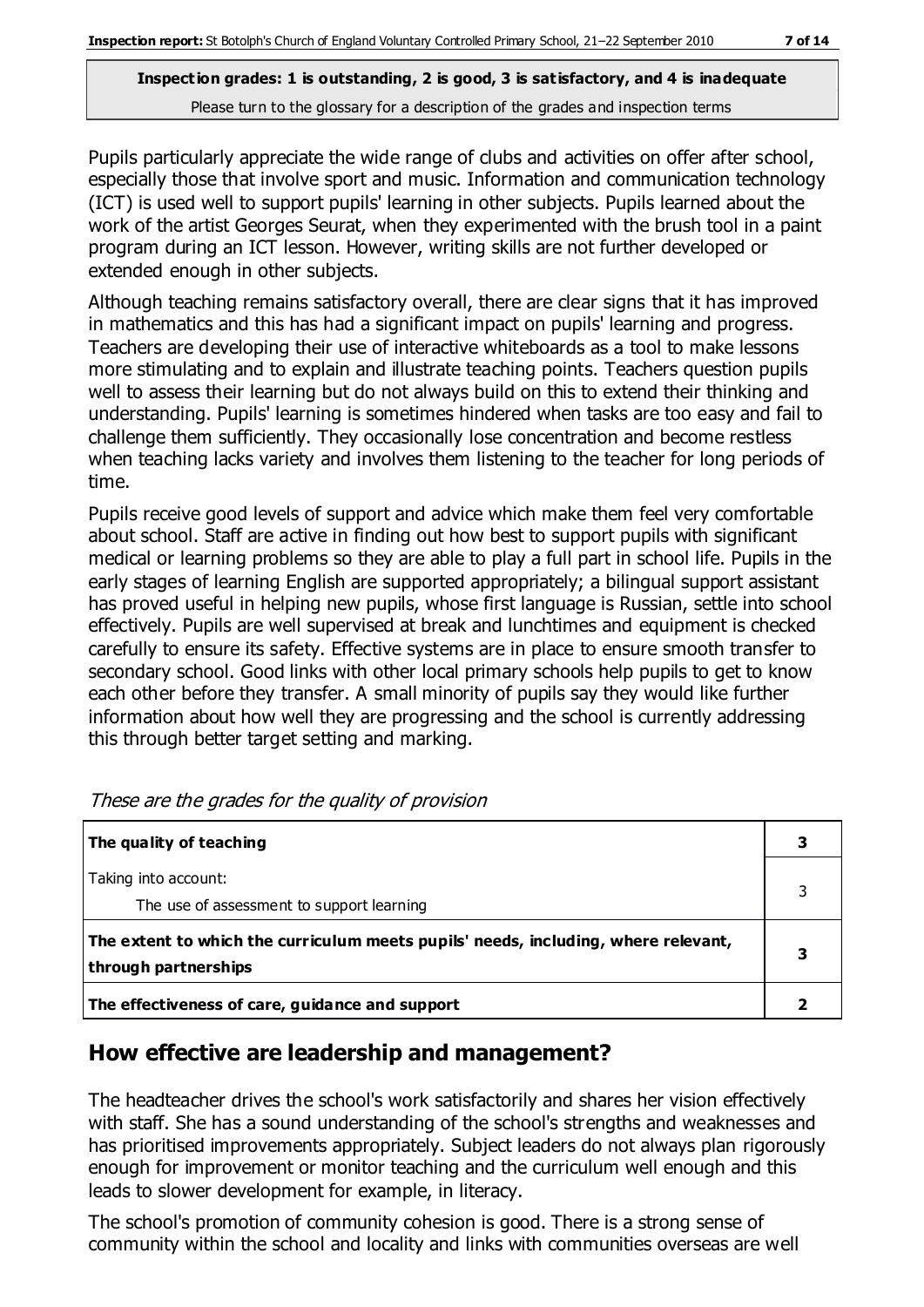established. Links with another school in a contrasting location in the UK are developing. Governors provide satisfactory support to the school's work. They bring a good range of skills in, for example, finance and computing with which to help the school. The new chair has a clear view of the developments needed to ensure that governors have a thorough view of the school's performance so that governors are able to take a more active role in self-evaluation procedures.

There are clear procedures to ensure that pupils are safe in school. Safeguarding policies are good and reviewed regularly to ensure their full effectiveness. Staff are trained regularly in safeguarding and new staff checked carefully to ensure their suitability. Staff promote equality of opportunity satisfactorily, checking carefully to see whether pupils, whatever their background or needs, make enough progress. They have already identified the need to improve the effectiveness of their work in literacy to ensure that boys reach as high standards as girls.

These are the grades for leadership and management

| The effectiveness of leadership and management in embedding ambition and driving<br><b>improvement</b>                                                           | 3              |
|------------------------------------------------------------------------------------------------------------------------------------------------------------------|----------------|
| Taking into account:<br>The leadership and management of teaching and learning                                                                                   | 3              |
| The effectiveness of the governing body in challenging and supporting the<br>school so that weaknesses are tackled decisively and statutory responsibilities met | 3              |
| The effectiveness of the school's engagement with parents and carers                                                                                             | $\overline{2}$ |
| The effectiveness of partnerships in promoting learning and well-being                                                                                           | $\mathbf{2}$   |
| The effectiveness with which the school promotes equality of opportunity and tackles<br><b>discrimination</b>                                                    | 3              |
| The effectiveness of safeguarding procedures                                                                                                                     | $\overline{2}$ |
| The effectiveness with which the school promotes community cohesion                                                                                              | 2              |
| The effectiveness with which the school deploys resources to achieve value for money                                                                             | 3              |

## **Early Years Foundation Stage**

Good induction procedures ensure that children settle quickly and develop their selfconfidence. Parents and carers appreciate the warm welcome given to their children and adults' efforts to make them feel safe and happy. The children come into school happily each morning, keen to share their achievements with their parents and carers and carers have good opportunities to learn about what is happening in Nursery and Reception through a well organised system of open mornings which happen over the year.

Children in the Nursery and Reception classes enjoy all the activities organised for them. Most reach the levels expected of them in many areas of their learning. They enjoyed making the houses of the 'three little pigs' for example, out of straw and sticks and experimenting to see which was the stronger. However, opportunities for children to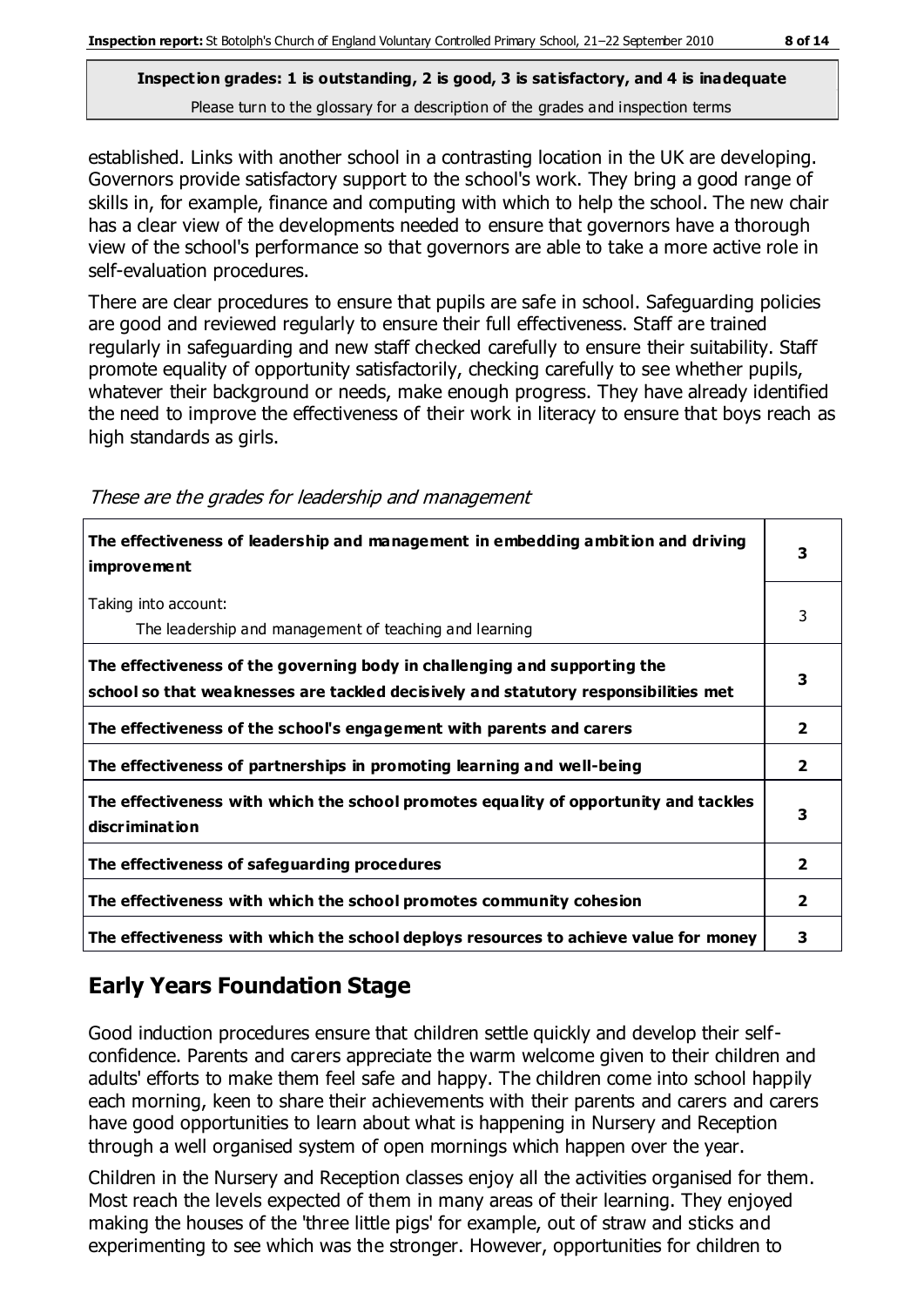develop basic literacy skills often lack excitement and interest and consequently progress in reading and writing is not as rapid as in other areas of learning. Children develop a satisfactory knowledge and understanding of letters and sounds but sometimes the teaching lacks excitement and vigour to really engage the children's interest.

Leadership and management are satisfactory. Children's progress is assessed regularly and this builds into a clear picture of children's achievements over the year. Although this information is used to identify children who need further support, it is less well used to make sure that the more able are challenged and extended sufficiently. Although there have been improvements to resources and the outdoor areas in recent years, many resources inside and outside are old and worn and do not stimulate children's interest and motivation to learn.

| <b>Overall effectiveness of the Early Years Foundation Stage</b>                      |  |
|---------------------------------------------------------------------------------------|--|
| Taking into account:<br>Outcomes for children in the Early Years Foundation Stage     |  |
| The quality of provision in the Early Years Foundation Stage                          |  |
| The effectiveness of leadership and management of the Early Years Foundation<br>Stage |  |

### **Views of parents and carers**

Parents and carers who responded to the questionnaire are very positive about the school's work. Nearly all agree that children enjoy school and are kept safe. They are happy about the teaching and say that the school helps children to develop healthy lifestyles. They agree that the school helps them to support children's learning at home. Inspectors agree with nearly all of their positive views although judge teaching as satisfactory, rather than good. A small minority of parents and carers are concerned about children's progress and how the school keeps them informed about this. Inspectors found that children's progress varied according to the quality of teaching they received and that there are appropriate systems in place to keep parents and carers informed about children's progress.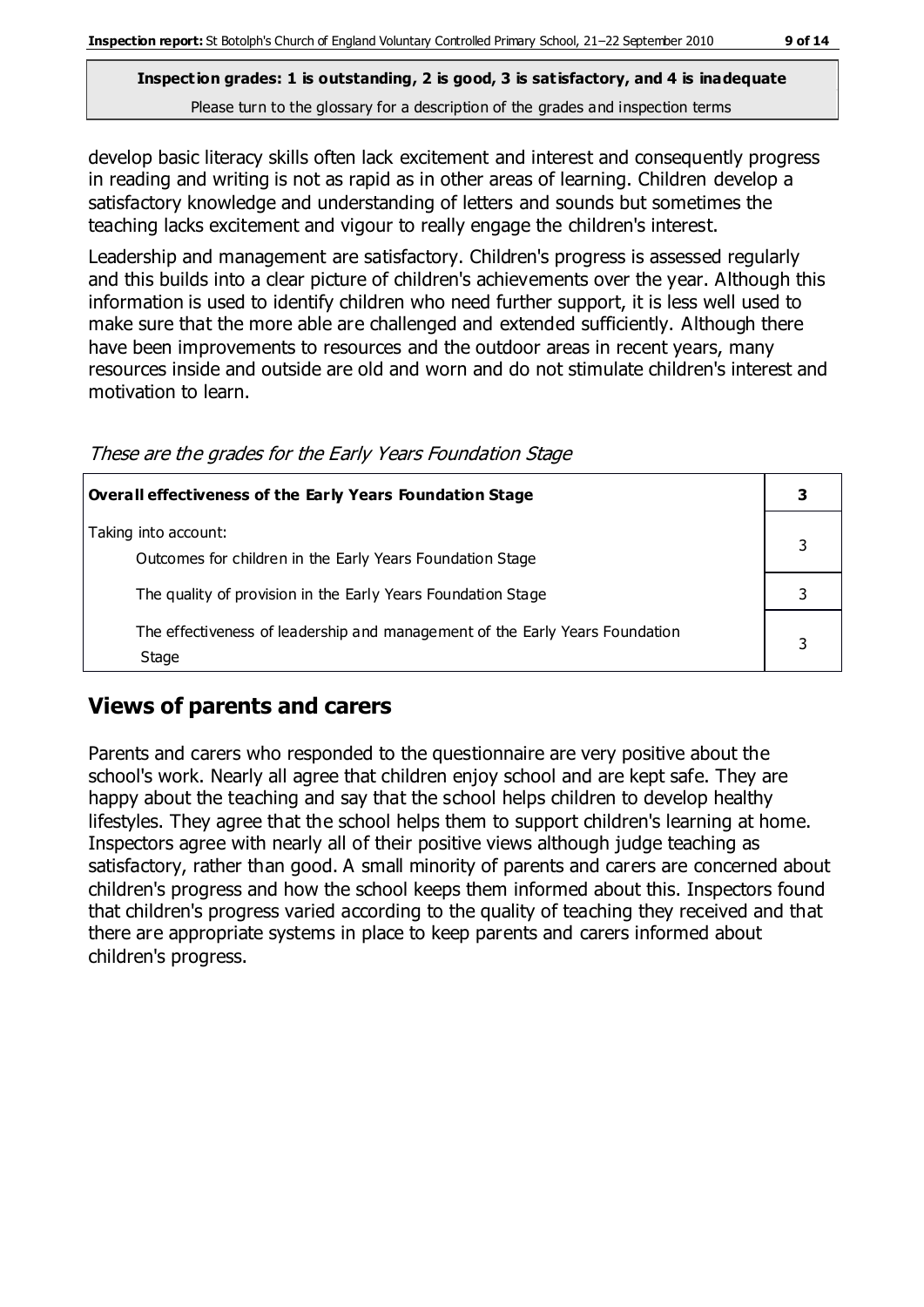#### **Responses from parents and carers to Ofsted's questionnaire**

Ofsted invited all the registered parents and carers of pupils registered at St Botolph's Church of England Voluntary Controlled Primary School to complete a questionnaire about their views of the school.

In the questionnaire, parents and carers were asked to record how strongly they agreed with 13 statements about the school. The inspection team received 64 completed questionnaires by the end of the on-site inspection. In total, there are 205 pupils registered at the school.

| <b>Statements</b>                                                                                                                                                                                                                                       | <b>Strongly</b><br>agree |               |              | <b>Agree</b>  |                | <b>Disagree</b> |                | <b>Strongly</b><br>disagree |
|---------------------------------------------------------------------------------------------------------------------------------------------------------------------------------------------------------------------------------------------------------|--------------------------|---------------|--------------|---------------|----------------|-----------------|----------------|-----------------------------|
|                                                                                                                                                                                                                                                         | <b>Total</b>             | $\frac{0}{0}$ | <b>Total</b> | $\frac{0}{0}$ | <b>Total</b>   | $\frac{0}{0}$   | <b>Total</b>   | $\frac{1}{2}$               |
| My child enjoys school                                                                                                                                                                                                                                  | 34                       | 53            | 28           | 44            | 0              | 0               | 1              | $\overline{2}$              |
| The school keeps my child<br>safe                                                                                                                                                                                                                       | 36                       | 56            | 27           | 42            | 0              | 0               | $\mathbf 0$    | $\mathbf 0$                 |
| My school informs me about<br>my child's progress                                                                                                                                                                                                       | 19                       | 30            | 37           | 58            | 6              | 13              | $\mathbf{1}$   | $\overline{2}$              |
| My child is making enough<br>progress at this school                                                                                                                                                                                                    | 23                       | 36            | 31           | 48            | 6              | 9               | 1              | $\overline{2}$              |
| The teaching is good at this<br>school                                                                                                                                                                                                                  | 25                       | 39            | 35           | 55            | $\overline{2}$ | 3               | $\mathbf 0$    | $\mathbf 0$                 |
| The school helps me to<br>support my child's learning                                                                                                                                                                                                   | 24                       | 38            | 35           | 55            | $\overline{2}$ | 3               | 1              | $\overline{2}$              |
| The school helps my child to<br>have a healthy lifestyle                                                                                                                                                                                                | 32                       | 50            | 26           | 41            | 3              | 5               | $\mathbf 0$    | $\mathbf 0$                 |
| The school makes sure that<br>my child is well prepared for<br>the future (for example<br>changing year group,<br>changing school, and for<br>children who are finishing<br>school, entering further or<br>higher education, or entering<br>employment) | 24                       | 38            | 36           | 56            | $\mathbf 0$    | 0               | $\mathbf{1}$   | $\overline{2}$              |
| The school meets my child's<br>particular needs                                                                                                                                                                                                         | 20                       | 31            | 37           | 58            | 5              | 8               | $\mathbf 0$    | $\mathbf 0$                 |
| The school deals effectively<br>with unacceptable behaviour                                                                                                                                                                                             | 16                       | 25            | 39           | 61            | 4              | 6               | $\overline{2}$ | 3                           |
| The school takes account of<br>my suggestions and concerns                                                                                                                                                                                              | 21                       | 33            | 33           | 52            | 5              | 8               | 0              | 0                           |
| The school is led and<br>managed effectively                                                                                                                                                                                                            | 29                       | 45            | 26           | 41            | 3              | 5               | $\overline{2}$ | 3                           |
| Overall, I am happy with my<br>child's experience at this<br>school                                                                                                                                                                                     | 27                       | 42            | 31           | 48            | $\overline{4}$ | 6               | $\mathbf 0$    | $\mathbf 0$                 |

The table above summarises the responses that parents and carers made to each statement. The percentages indicate the proportion of parents and carers giving that response out of the total number of completed questionnaires. Where one or more parents and carers chose not to answer a particular question, the percentages will not add up to 100%.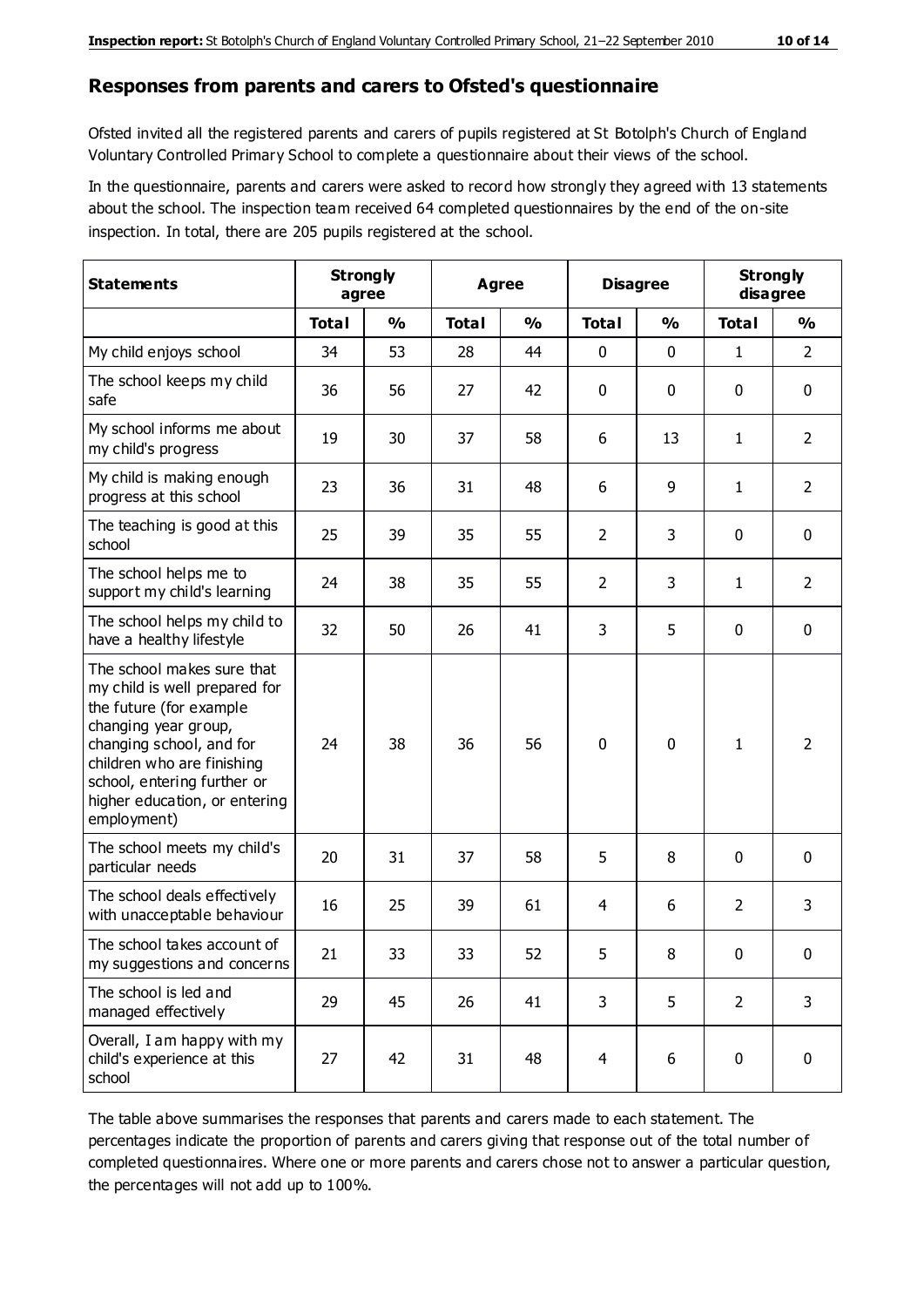## **Glossary**

| Grade   | <b>Judgement</b> | <b>Description</b>                                                                                                                                                                                                            |
|---------|------------------|-------------------------------------------------------------------------------------------------------------------------------------------------------------------------------------------------------------------------------|
| Grade 1 | Outstanding      | These features are highly effective. An outstanding school<br>provides exceptionally well for all its pupils' needs.                                                                                                          |
| Grade 2 | Good             | These are very positive features of a school. A school that<br>is good is serving its pupils well.                                                                                                                            |
| Grade 3 | Satisfactory     | These features are of reasonable quality. A satisfactory<br>school is providing adequately for its pupils.                                                                                                                    |
| Grade 4 | Inadequate       | These features are not of an acceptable standard. An<br>inadequate school needs to make significant improvement<br>in order to meet the needs of its pupils. Ofsted inspectors<br>will make further visits until it improves. |

## **What inspection judgements mean**

## **Overall effectiveness of schools**

|                       | Overall effectiveness judgement (percentage of schools) |      |                     |                   |
|-----------------------|---------------------------------------------------------|------|---------------------|-------------------|
| <b>Type of school</b> | <b>Outstanding</b>                                      | Good | <b>Satisfactory</b> | <b>Inadequate</b> |
| Nursery schools       | 58                                                      | 36   | 4                   | 2                 |
| Primary schools       | 8                                                       | 43   | 40                  | 9                 |
| Secondary schools     | 10                                                      | 35   | 42                  | 13                |
| Sixth forms           | 13                                                      | 39   | 45                  | 3                 |
| Special schools       | 33                                                      | 42   | 20                  | 4                 |
| Pupil referral units  | 18                                                      | 40   | 29                  | 12                |
| All schools           | 11                                                      | 42   | 38                  | 9                 |

New school inspection arrangements were introduced on 1 September 2009. This means that inspectors now make some additional judgements that were not made previously.

The data in the table above are for the period 1 September 2009 to 31 March 2010 and are the most recently published data available (see **[www.ofsted.gov.uk](http://www.ofsted.gov.uk/)**). Please note that the sample of schools inspected during the autumn and spring terms 2009/10 was not representative of all schools nationally, as weaker schools are inspected more frequently than good or outstanding schools.

Percentages are rounded and do not always add exactly to 100. Secondary school figures include those that have sixth forms, and sixth form figures include only the data specifically for sixth form inspection judgements.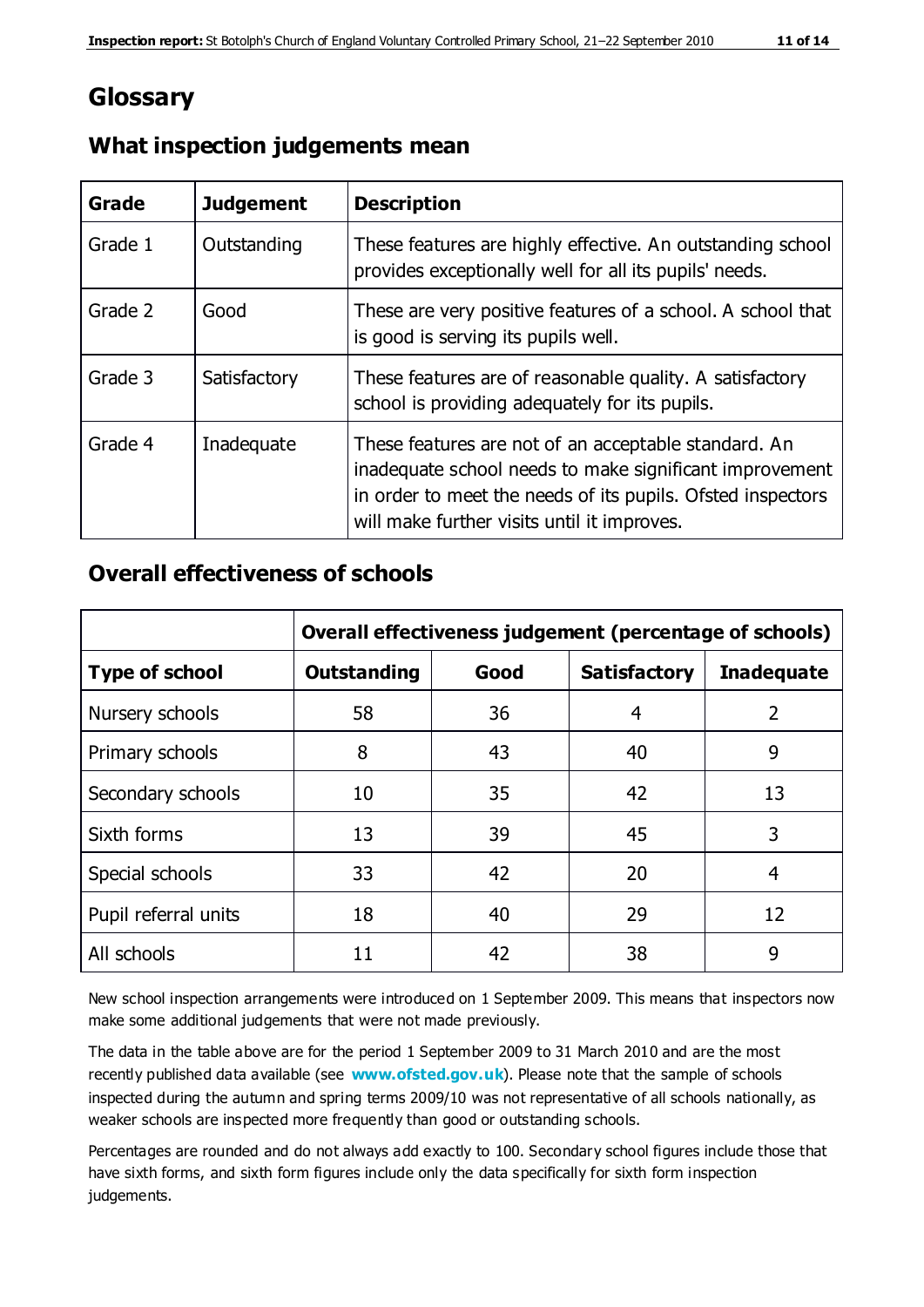# **Common terminology used by inspectors**

| Achievement:               | the progress and success of a pupil in their learning,<br>development or training.                                                                                                                                                          |  |  |
|----------------------------|---------------------------------------------------------------------------------------------------------------------------------------------------------------------------------------------------------------------------------------------|--|--|
| Attainment:                | the standard of the pupils' work shown by test and<br>examination results and in lessons.                                                                                                                                                   |  |  |
| Capacity to improve:       | the proven ability of the school to continue<br>improving. Inspectors base this judgement on what<br>the school has accomplished so far and on the quality<br>of its systems to maintain improvement.                                       |  |  |
| Leadership and management: | the contribution of all the staff with responsibilities,<br>not just the headteacher, to identifying priorities,<br>directing and motivating staff and running the school.                                                                  |  |  |
| Learning:                  | how well pupils acquire knowledge, develop their<br>understanding, learn and practise skills and are<br>developing their competence as learners.                                                                                            |  |  |
| Overall effectiveness:     | inspectors form a judgement on a school's overall<br>effectiveness based on the findings from their<br>inspection of the school. The following judgements,<br>in particular, influence what the overall effectiveness<br>judgement will be. |  |  |
|                            | The school's capacity for sustained<br>improvement.                                                                                                                                                                                         |  |  |
|                            | Outcomes for individuals and groups of pupils.                                                                                                                                                                                              |  |  |
|                            | The quality of teaching.                                                                                                                                                                                                                    |  |  |
|                            | The extent to which the curriculum meets<br>pupils' needs, including, where relevant,<br>through partnerships.                                                                                                                              |  |  |
|                            | The effectiveness of care, guidance and<br>support.                                                                                                                                                                                         |  |  |
| Progress:                  | the rate at which pupils are learning in lessons and<br>over longer periods of time. It is often measured by<br>comparing the pupils' attainment at the end of a key                                                                        |  |  |

stage with their attainment when they started.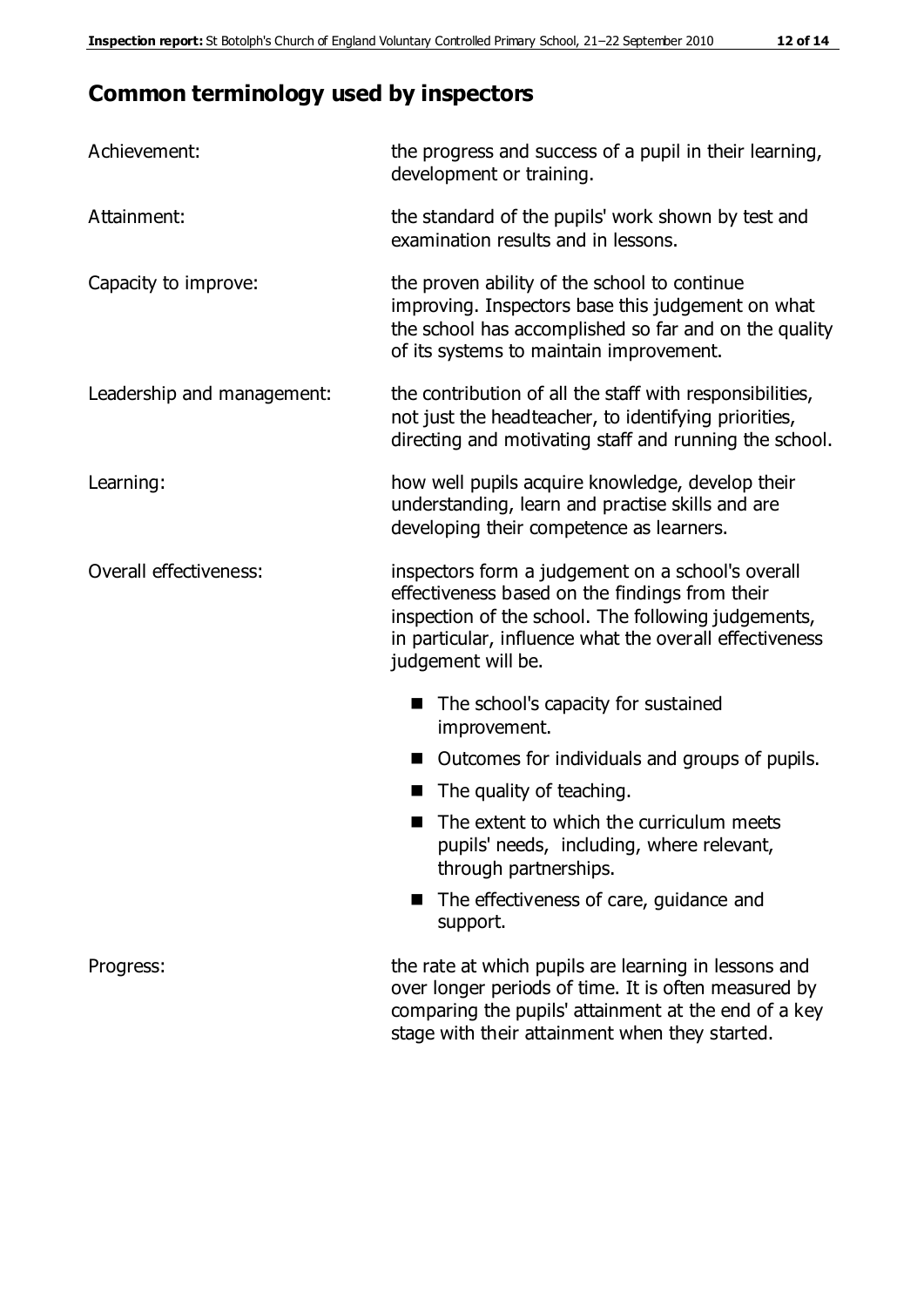#### **This letter is provided for the school, parents and carers to share with their children. It describes Ofsted's main findings from the inspection of their school.**

23 September 2010

#### Dear Pupils

#### **Inspection of St Botolph's Church of England Voluntary Controlled Primary School, Diss, IP22 1DW**

Thank you so much for welcoming us to your school recently and telling us your opinions about your school. Thank you also to those pupils who returned questionnaires. Your views, along with everything else that we saw, helped us form a clear view about how well your school works. You go to a satisfactory school and these are some of the important things we found out about it:

- all the adults take good care of you and help you if you have any problems
- $\blacksquare$  you understand what it means to be healthy, and many of you enjoy the nutritious school lunches and take part in after-school sport
- you play an active role in your community and understand what life is like for children in different communities overseas
- your behaviour is good in lessons and around the school
- you attend school regularly so you do not miss important parts of your education.

Many of you, especially the boys, should be making better progress in writing and we have asked your teachers to give you more opportunities to develop your writing skills in other subjects and to encourage you to write longer pieces of work. You also need to be absolutely sure about your writing targets so you know what you are trying to improve. We have asked teachers to make sure that lessons are more interesting and that you all receive the right sort of work to help you make better progress. Finally we have asked your headteacher to make sure that she and other leaders keep a close check on what is happening in lessons so they can help teachers support your learning even more effectively.

You can play your part in helping your school become even better by making sure you continue to work hard, behave well and attend school every day.

Yours sincerely

Mary Summers Lead inspector